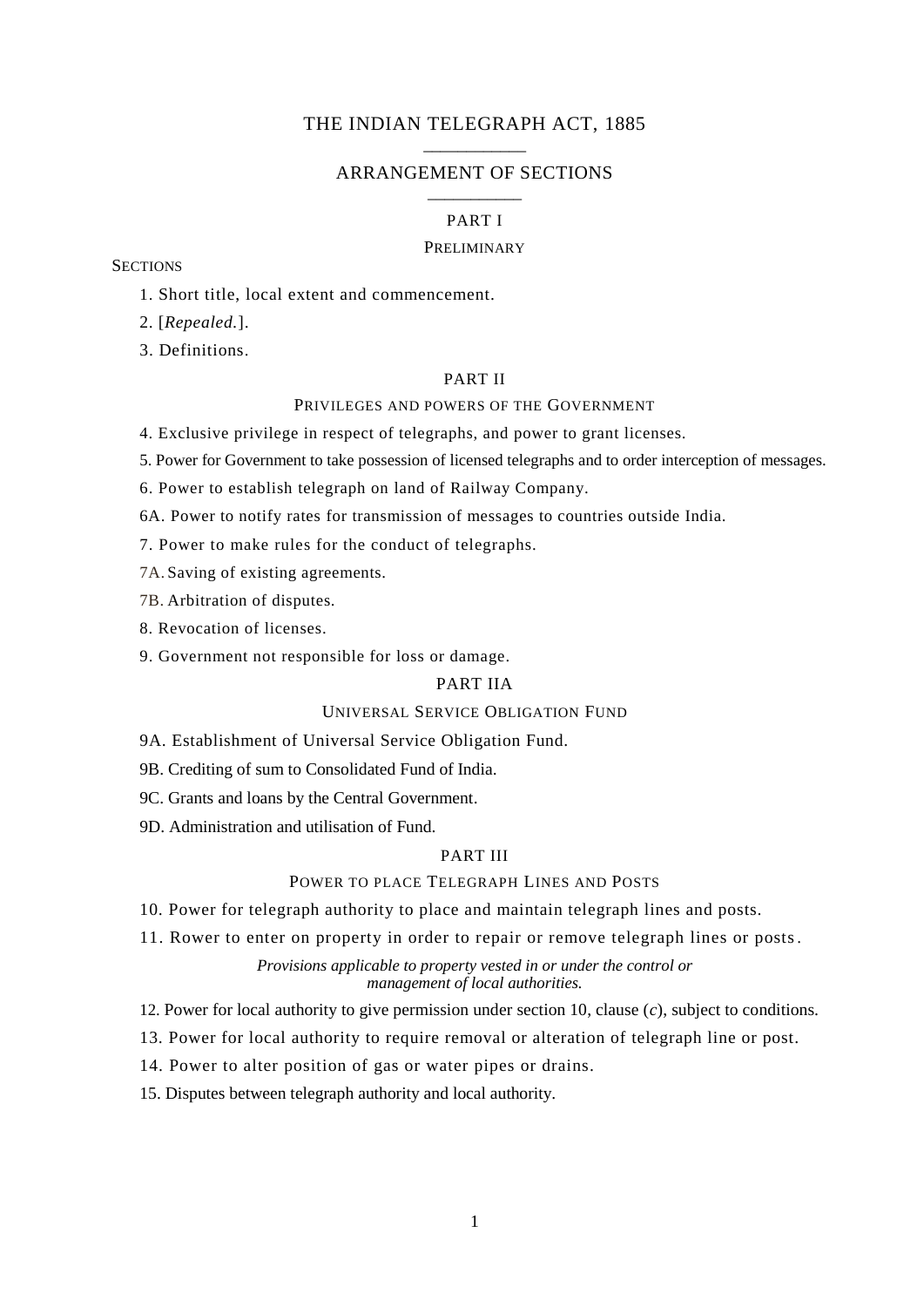### *Provisions applicable to other property*

**SECTIONS** 

16. Exercise of powers conferred by section 10, and disputes as to compensation, in case of property other than that of a local authority.

17. Removal or alteration of telegraph line or post on property other than that of a local authority.

- 18. Removal of trees interrupting telegraphic communication.
- 19. Telegraph lines and posts placed before the passing of this Act.
- 19A. Person exercising legal right likely to damage telegraph or interfere with telegraphic communication to give notice.
- 19B. Power to confer upon licensee powers of telegraph authority under this Part.

### PART IV **PENALTIES**

20. Establishing, maintaining or working unauthorised telegraph. 20A. Breach of condition of license.

- 21. Using unauthorised telegraphs.
- 22. Opposing establishment of telegraphs on railway land.
- 23. Intrusion into signal-room, trespass in telegraph office or obstruction.
- 24. Unlawfully attempting to learn contents of messages.
- 25. Intentionally damaging or tampering with telegraphs.
- 25A. Injury to or interference with a telegraph line or post.
- 26. Telegraph officer or other official making away with or altering, or unlawfully intercepting or disclosing, messages, or divulging purport of signals.
- 27. Telegraph officer fraudulently sending messages without payment.
- 28. Misconduct.
- 29. [*Repealed.*]*.*
- 29A. Penalty.
- 30. Retaining a message delivered by mistake.
- 31. Bribery.
- 32. Attempts to commit offences.

#### PART V

### SUPPLEMENTAL PROVISION

- 33. Power to employ additional police in places where mischief to telegraphs is repeatedly committed.
- 34. Application of Act to Presidency-towns.
- 35. [*Repealed*.].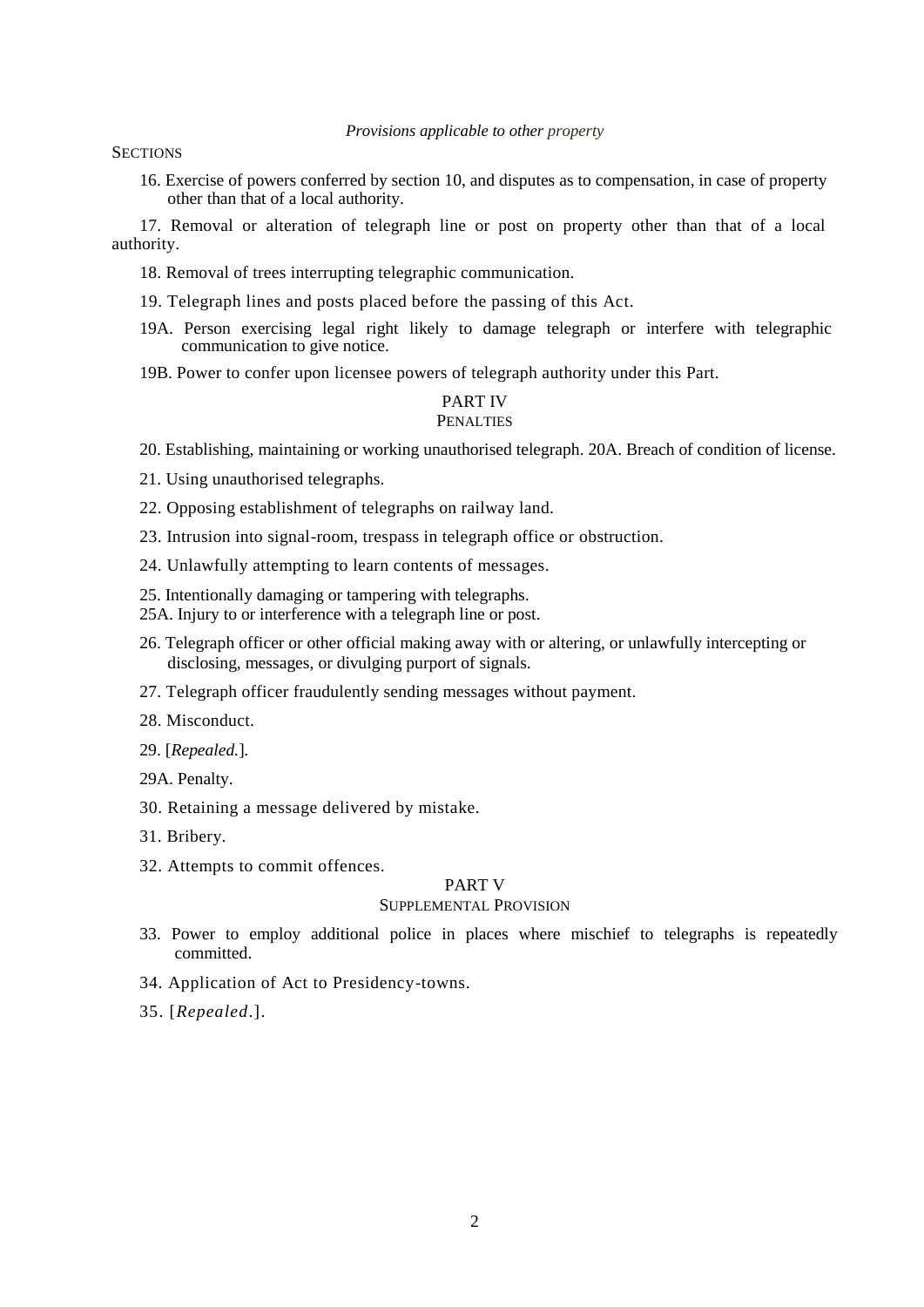## THE INDIAN TELEGRAPH ACT, 1885

# $ACT NO. 13 OF 1885<sup>1</sup>$

[22*nd July*, 1885.]

An Act to amend the law relating to Telegraphs in India.

WHEREAS it is expedient to amend the law relating to telegraphs in India; It is hereby enacted as follows:—

### PART I

### PRELIMINARY

**1. Short title, local extent and commencement.** (*1*) This Act may be called the Indian Telegraph Act, 1885.

 $2[(2)$  It extends to whole of India<sup>3\*\*\*</sup>.]

(*3*) It shall come into force on the first day of October, 1885.

**2.** [*Repeal and savings.*] *Rep. by the Repealing Act,* 1938 (1 *of* 1938), *s.* 2 *and the Schedule.*

**3. Definitions**.—In this Act, unless there is something repugnant in the subject or context,—

 $4$   $[(1)$  "Fund" means the Universal Service Obligation Fund established under sub-section (*1*) of section 9A;

 $(1A)$  "Universal Service Obligation" means the <sup>5</sup> [obligation to provide access to telegraph services] to people in the rural and remote areas at affordable and reasonable prices;]

 ${}^6$ [ $'$ [(*IAA*)] "telegraph" means any appliance, instrument, material or apparatus used or capable of use for transmission or reception of signs, signals, writing, images and sounds or intelligence of any nature by wire, visual or other electro-magnetic emissions, Radio waves or Hertzian waves, galvanic, electric or magnetic means;

*Explanation.—*"*Radio* waves" or "Hertzian waves" means electro-magnetic waves of frequencies lower than 3,000 giga-cycles per second propagated in space without artificial guide:]

(*2*) "telegraph officer" means any person employed either permanently or temporarily in connection with a telegraph established, maintained or worked by <sup>8</sup> [the Central Government] or by a person licensed under this Act;

(*3*) "message" means any communication sent by telegraph, or given to a telegraph officer to be sent by telegraph or to be delivered;

(*4*) "telegraph line" means a wire or wires used for the purpose of a telegraph, with any casing, coating, tube or pipe enclosing the same, and any appliances and apparatus connected therewith for the purpose of fixing or insulating the same;

1

6. Subs.by Act 15 of 1961, s. 2, for clause (*1*).

<sup>1.</sup> The Act has been extended to the Union territory of Goa, Daman and Diu, *vide* Notification No. S.O. 2735 dated 1-9-1962, *see* Gazette of India, Extraordinary, Pt. II, sec. 3(*ii*), p. 1991-92 (w.e.f. 1-9-1962), extended to and brought into force in Dadra and Nagar Haveli by Reg. 6 of 1963, s. 2 and Sch. I (w.e.f. 1 -7-1965) and to the whole of the Union territory of Lakshadweep by Reg. 8 of 1965, s. 3 and Sch. (w.e.f. 1 -10-1967).

<sup>2.</sup> Subs. by Act 45 of 1948, s. 2, for sub-section (*2*).

<sup>3.</sup> The words "except the State of Hyderabad" rep. by Act 3 of 1951, s. 3 and the Schedule. Earlier these words were inserted by the A.O. 1950.

<sup>4.</sup> Ins. by Act 8 of 2004, s. 2 (w.e.f. 1-4-2002).

<sup>5.</sup> Subs. by Act 57 of 2006, s. 2, for "obligation to provide access to basic telegraph services" (w.e.f. 30-10-2006).

<sup>7.</sup> Clause (*1*) renumbered as clause (*1AA*) thereof by Act 8 of 2004, s. 2 (w.e.f. 1-4-2002).

<sup>8.</sup> Subs. by the A.O. 1937, for "the Govt.".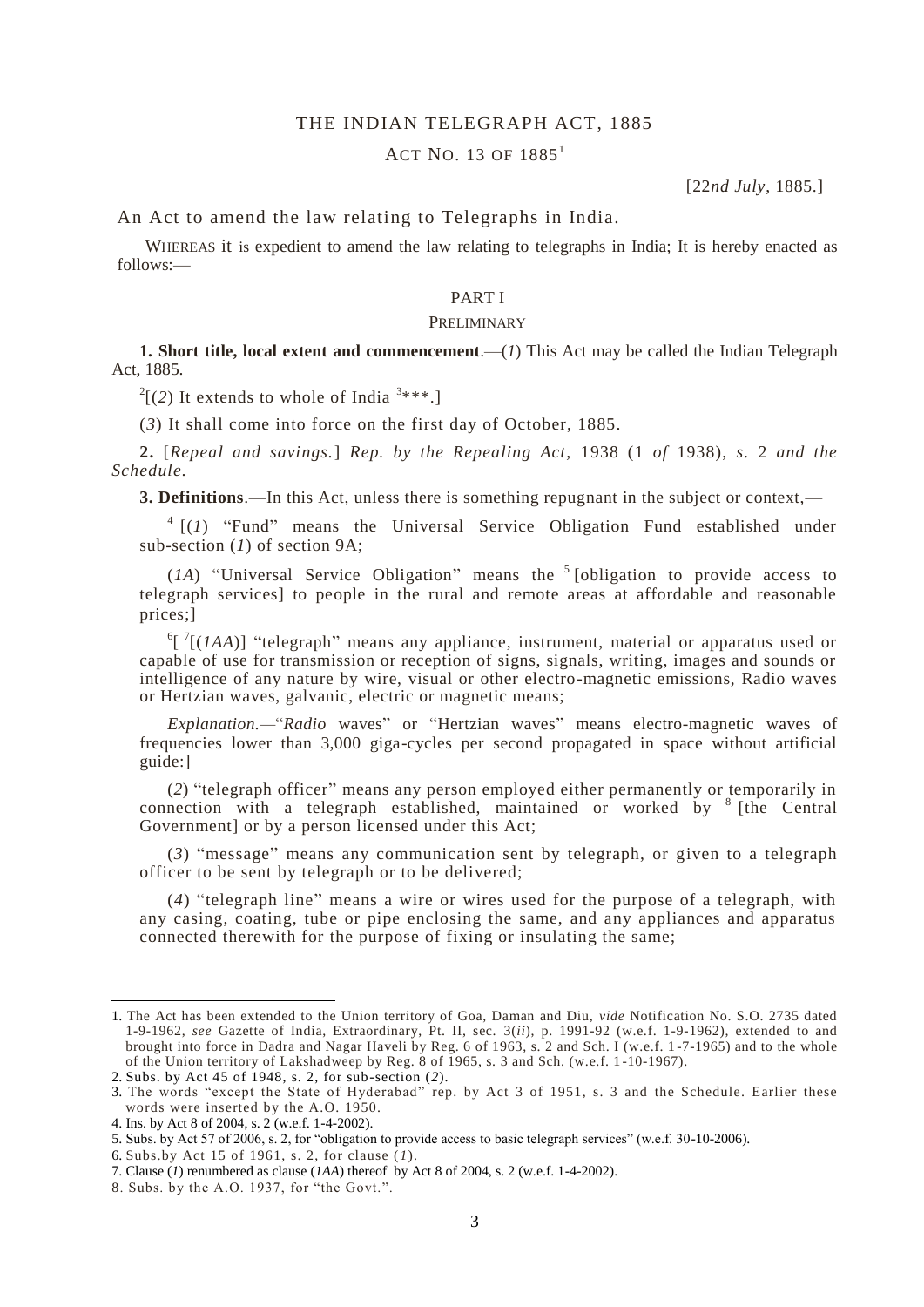(*5*) "post" means a post, pole, standard, stay, strut or other above-ground contrivance for carrying, suspending or supporting a telegraph line;

(6) "telegraph authority" means the Director General of <sup>1</sup>[Posts and Telegraphs], and includes any officer empowered by him to perform all or any of the functions of the telegraph authority under this Act;

(*7*) "local authority" means any municipal committee, district board, body of port commissioners or other authority legally entitled to, or entrusted by <sup>2</sup>[the Central or any State Government] with, the control or management of any municipal or local fund.

 $*$   $*$   $*$   $*$   $*$   $*$   $*$ 

### PART II

### PRIVILEGES AND POWERS OF THE GOVERNMENT

4. Exclusive privilege in respect of telegraphs, and power to grant licenses. $-$ <sup>4</sup>[(*1*)] Within<sup>5</sup>[India], the Central Government shall have the exclusive privilege of establishing, maintaining and working telegraphs:

Provided that the Central Government may grant a license, on such conditions and in consideration of such payments as it thinks fit, to any person to establish, maintain or work a telegraph within any part of  $5$ [India]:

<sup>6</sup>[Provided further that the Central Government may, by rules made under this Act and published in the Official Gazette, permit, subject to such restrictions and conditions as it thinks fit, the establishment, maintenance and working—

(*a*) of wireless telegraphs on ships within Indian territorial waters  $\frac{1}{2}$  [and on aircraft within or above <sup>5</sup>[India], or Indian territoral waters], and

(b) of telegraphs other than wireless telegraphs within any part of  $<sup>5</sup>[India].$ </sup>

<sup>8</sup>[*Explanation*.—The payments made for the grant of a licence under this subsection shall include such sum attributable to the Universal Service Obligation as may be determined by the Central Government after considering the recommendation made in this behalf by the Telecom Regulatory Authority of India established under sub-section (*1*) of section 3 of the Telecom Regulatory Authority of India Act, 1997 (24 of 1997).]

 ${}^{4}$ [(2) The Central Government may, by notification in the Official Gazette, delegate to the telegraph authority all or any of its powers under the first proviso to sub-section (*1*).

The exercise by the telegraph authority of any power so delegated shall be subject to such restrictions and conditions as the Central Government may, by the notification, think fit to impose.]

 $\mathcal{O}^9$ [(3) Any person who is granted a license under the first proviso to sub-section (*1*) to establish, maintain or work a telegraph within any part of India, shall identify any person to whom it provides its services by—

(*a*) authentication under the Aadhaar (Targeted Delivery of Financial and Other Subsidies, Benefits and Services) Act, 2016 (18 of 2016); or

1

 $3<sub>+</sub>$ 

<sup>1.</sup> Subs. by Act 14 of 1914, s. 2, for "Telegraphs"

<sup>2.</sup> Subs. by the A.O. 1937, for "the Govt.".

<sup>3.</sup> Clause (*8*) rep. by Act 3 of 1951, s. 3 and the Schedule. Earlier clause (*8*) was inserted by the A.O. 1950.

<sup>4.</sup> Section 4 renumbered as sub-section (*1*) by Act 7 of 1914, s. 4.

<sup>5.</sup> Subs. by Act 45 of 1948, s. 3, for "the Provinces".

<sup>6.</sup> Ins. by Act 7 of 1914, s. 4.

<sup>7.</sup> Ins. by Act 27 of 1930, s. 2.

<sup>8.</sup> Ins. by Act 8 of 2004, s. 3 (w.e.f. 1-4-2002).

<sup>9.</sup> Ins. by Act 14 of 2019, s. 26 (w.e.f. 25-07-2019).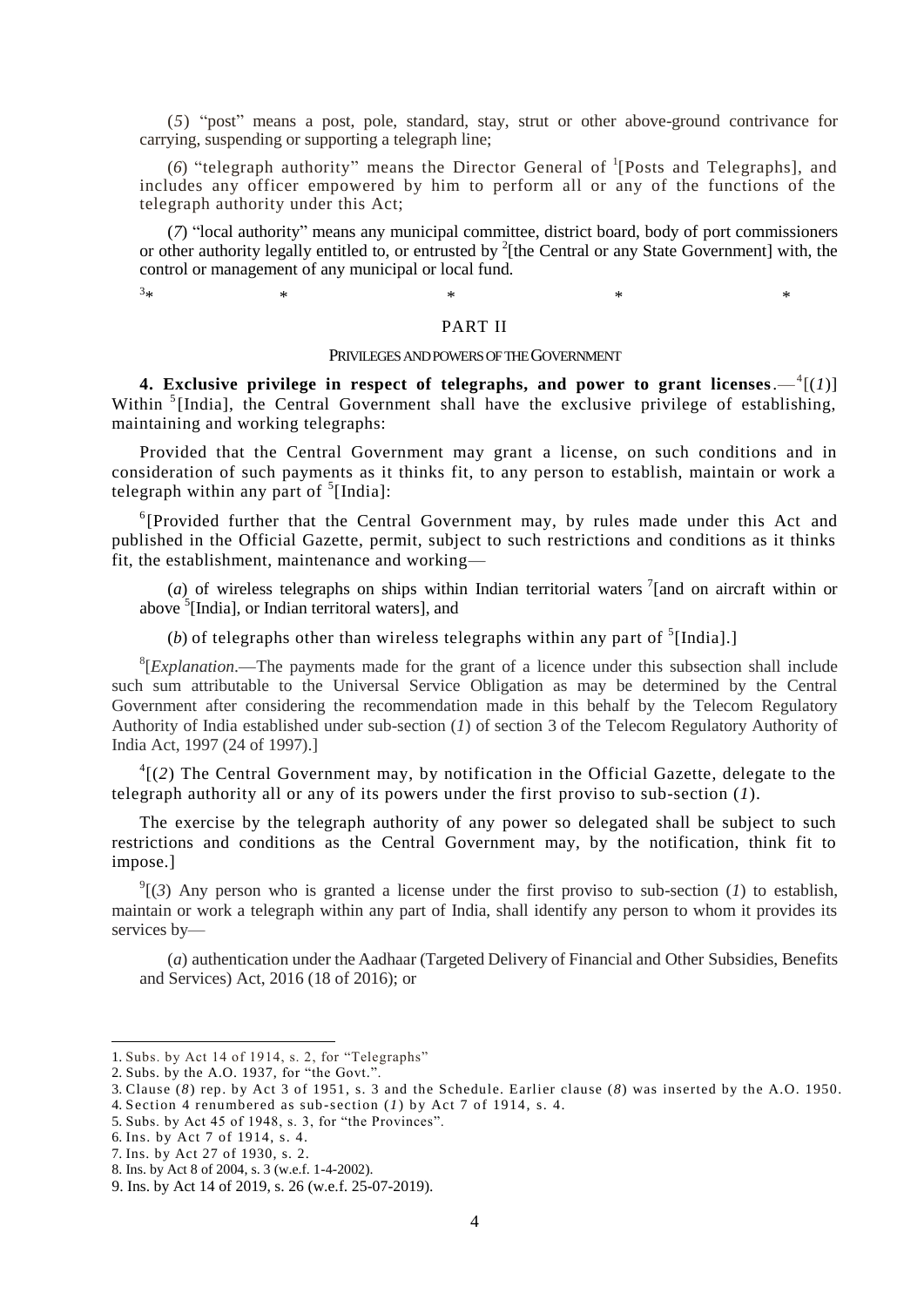(*b*) offline verification under the Aadhaar (Targeted Delivery of Financial and Other Subsidies, Benefits and Services) Act, 2016 (18 of 2016); or

(*c*) use of passport issued under section 4 of the PassportsAct, 1967 (15 of 1967); or

(*d*) use of any other officially valid document or modes of identification as may be notified by the Central Government in thisbehalf.

(*4*) If any person who is granted a license under the first proviso to sub-section (*1*) to establish, maintain or work a telegraph within any part of India is using authentication under clause (*a*) of sub-section (*3*) to identify any person to whom it provides its services, it shall make the other modes of identification under clauses (*b*) to (*d*) of sub-section (*3*) also available to such person.

(*5*) The use of modes of identification under sub-section (*3*) shall be a voluntary choice of the person who is sought to be identified and no person shall be denied any service for not having an Aadhaar number.

(*6*) If, for identification of a person, authentication under clause (*a*) of sub-section (*3*) is used, neither his core biometric information northeAadhaar number of the person shall be stored.

(*7*) Nothing contained in sub-sections (*3*), (*4*) and (*5*) shall prevent the Central Government from specifying further safeguards and conditions for compliance by any person who is granted a license under the first proviso to sub-section (*1*) in respect of identification of person to whom it provides its services.

*Explanation*.—The expressions "Aadhaar number" and "core biometric information" shall have the same meanings as are respectively assigned to them in clauses (*a*) and (*j*) of section 2 of the Aadhaar (Targeted Delivery of Financial and Other Subsidies, Benefits and Services) Act, 2016 (18 of 2016).]

<sup>1</sup>[5. Power for Government to take possession of licensed telegraphs and to order **interception of messages**.—(*1*) On the occurrence of any public emergency, or in the interest of the public safety, the Central Government or a State Government or any officer specially authorised in this behalf by the Central Government or a State Government may, if satisfied that it is necessary or expedient so to do, take temporary possession (for so long as the public emergency exists or the interest of the public safety requires the taking of such action) of any telegraph established, maintained or worked by any person licensed und er this Act.

(*2*) On the occurrence of any public emergency, or in the interest of the public safety, the Central Government or a State Government or any officer specially authorised in this behalf by the Central Government or a State Government may, if satisfied that it is necessary or expedient so to do in the interests of the sovereignty and integrity of India, the security of the State, friendly relations with foreign States or public order or for preventing incitement to the commission of an offence, for reasons to be recorded in writing, by order, direct that any message or class of messages to or from any person or class of persons, or relating to any particular subject, brought for transmission by or transmitted or received by any telegraph, shall not be transmitted, or shall be intercepted or detained, or shall be disclosed to the Government making the order or an officer thereof mentioned in the order:

Provided that press messages intended to be published in India of correspondents accredited to the Central Government or a State Government shall not be intercepted or detained, unless their transmission has been prohibited under this sub-section.]

**6. Power to establish telegraph on land of Railway Company**.—Any Railway Company, on being required so to do by the Central Government, shall permit the Government to establish and maintain a telegraph upon any part of the land of the Company, and shall give every reasonable facility for working the same.

 $^{2}[6A.$  Power to notify rates for transmission of messages to countries outside India.—(1) The Central Government may, from time to time, by order, notify the rates at which, and the other conditions and restrictions subject to which, messages shall be transmitted to any country outside India.

<sup>1.</sup> Subs. by Act 38 of 1972, s. 2, for section 5.

<sup>2.</sup> Ins. by Act 33 of 1971, s. 2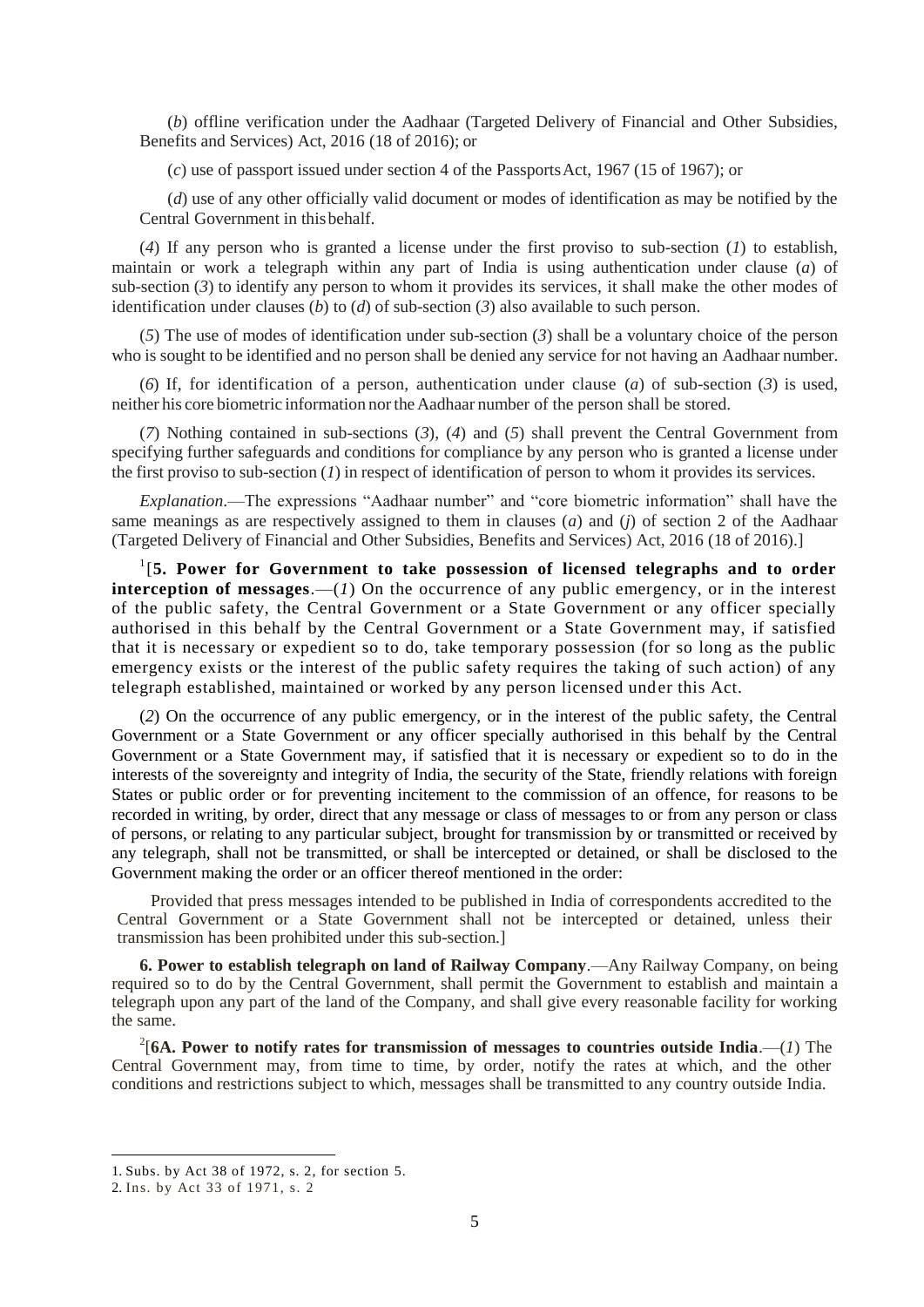(*2*) In notifying the rates under sub-section (*1*), the Central Government shall have due regard to all or any of the following factors, namely:—

(*a*) the rates for the time being in force, for transmission of messages, in countries outside India;

(*b*) the foreign exchange rates for the time being in force;

(*c*) the rates for the time being in force for transmission of messages within India;

(*d*) such other relevant factors as the Central Government may think fit in the circumstances of the case.]

**7. Power to make rules for the conduct of telegraphs.**—(*1*) The Central Government may, from time to time, by notification in the Official Gazette, make rules<sup>1</sup> consistent with this Act for the conduct of all or any telegraphs established, maintained or worked by the Government or by persons licensed under this Act.

(*2*) Rules under this section may provide for all or any of the following, among other matters, that is to say:—

(*a*) the rates at which, and the other conditions and restrictions subject to which, messages shall be transmitted  $2$ [within India];

(*b*) the precautions to be taken for preventing the improper interception or disclosure of messages;

(*c*) the period for which, and the conditions subject to which, telegrams and other documents belonging to, or being in the custody of, telegraph offices shall be preserved; and

(*d*) the fees to be charged for searching for telegrams or other documents in the custody of any telegraph officer;

 $3(e)$  the conditions and restrictions subject to which any telegraph line, appliance or apparatus for telegraphic communication shall be established, maintained, worked, repaired, transferred, shifted, withdrawn or disconnected;

<sup>4</sup> [(*ee*) the charges in respect of any application for providing any telegraph line, appliance or apparatus;]

 $<sup>5</sup>$ [(*eea*) the manner in which the fund may be administered;</sup>

(*eeb*) the criteria based on which sums may be released;]

(*f)* the charges in respect of—

(*i*) the establishment, maintenance, working, repair, transfer or shifting of any telegraph line, appliance or apparatus;

(*ii*) the services of operators operating such line, appliance or apparatus;

(*g*) the matters in connection with the transition from a system where under rights and obligations relating to the establishment, maintenance, working, repair, transfer or shifting of any telegraph line, appliance or apparatus for telegraphic communication attach by virtue of any agreement to a system whereunder such rights and obligations attach by virtue of rules made under this section;

(*h*) the time at which, the manner in which, the conditions under which and the persons by whom the rates, charges and fees mentioned in this sub-section shall be paid and the furnishing of security for the payment of such rates, charges and fees;

(*i*) the payment of compensation to the Central Government for any loss incurred in connection with the provision of any telegraph line, appliance or apparatus for the benefit of any person—

2. Ins. by Act 33 of 1971, s. 3.

<sup>1.</sup> *See* the Indian Telegraph Rules, 1951, Gazette of India, 1951, Pt. 11, sec. 3, p. 1708.

<sup>3.</sup> Ins. by Act 47 of 1957, s. 2 (w.e.f. 1 -7-1959).

<sup>4.</sup> Ins. by Act 48 of 1974, s. 2 (w.e.f. 1-6-1975).

<sup>5.</sup> Ins. by Act 8 of 2004, s. 4 (w.e.f. 1-4-2002).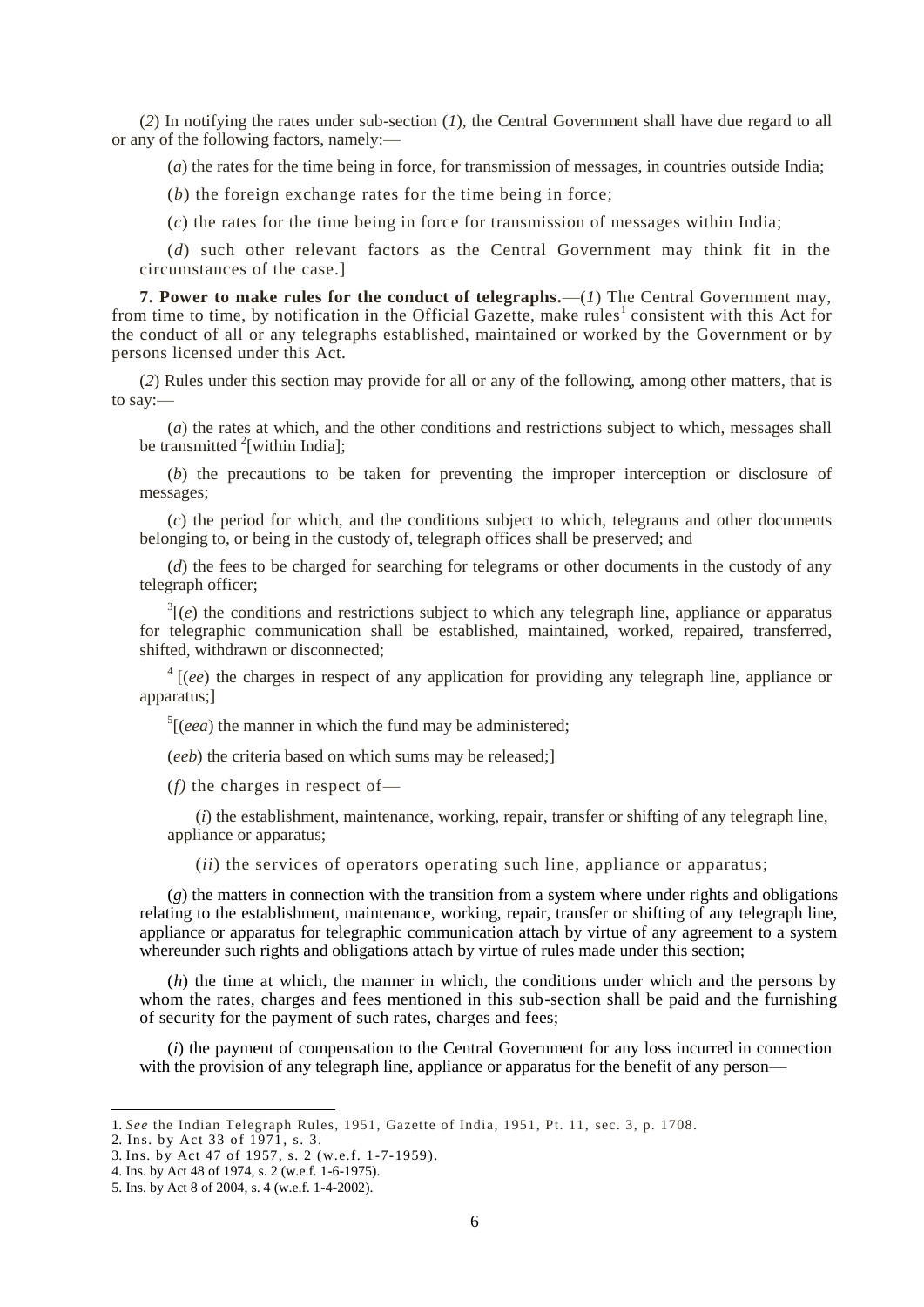(*a*) where the line, appliance or apparatus is, after it has been connected for use, given up by that person before the expiration of the period fixed by these rules, or

(*b*) where the work done for the purpose of providing the line, appliance or apparatus is, before it is connected for use, rendered abortive by some act or omission on the part of that person;

(*j*) the principles according to which and the authority by whom the compensation referred to in clause (*i*) shall be assessed;

 $\frac{1}{j}$  (*ij*) the qualifications to be possessed and the examinations, if any, to be passed by the persons employed for the establishment, maintenance or working of any telegraph and the fees to be charged for admission to such examinations;]

(*k*) any other matter for which provision is necessary for the proper and efficient conduct of all or any telegraphs under this Act.]

(*3*) When making rules for the conduct of any telegraph established, maintained or worked by any person licensed under this Act, the Central Government may by the rules prescribe fines for any breach of the same:

Provided that the fines so prescribed shall not exceed the following limits, namely:—

(*i*) when the person licensed under this Act is punishable for the breach, one thousand rupees, and in the case of a continuing breach a further fine of two hundred rupees for every clay after the first during the whole or any part of which the breach continues;

(*ii*) when a servant of the person so licensed, or any other person, is punishable for the breach, one-fourth of the amounts specified in clause (*i*).

 $2[(4)$  Nothing in this section or in any rules made hereunder shall be construed as—

(*a*) precluding the Central Government from entering into an agreement with a person for the establishment, maintenance and working by that Government on terms and conditions specified in the agreement, of any telegraph line, appliance or apparatus for the purpose of affording means of telegraphic communication, where having regard to the number of the lines, appliance or apparatus required by that person for telegraphic communication, it is necessary or expedient to enter into such agreement with him, or

(*b*) subjecting the Central Government to any obligation to provide any telegraph line, appliance or apparatus for the purpose of affording means of telegraphic communication.

 $3(5)$  Every rule made under this section shall be laid as soon as may be after it is made before each House of Parliament while it is in session for a total period of thirty days <sup>4</sup>[which may be comprised in one session or in two or more successive sessions, and if, before the expiry of the session immediately following the session or the successive sessions aforesaid,] both Houses agree in making any modification in the rule or both Houses agree that the rule should not be made, the rule shall thereafter have effect only in such modified form or be of no effect, as the case may be; so however, that any such modification or annulment shall be without prejudice to the validity of anything previously done under that rule.]]

 $5$ <sup>[7</sup>A. Saving of existing agreements.—Nothing in section 7 shall authorise the making of any rules determing any agreement entered into by the Central Government with any person before the commencement of the Indian Telegraph (Amendment) Act, 1957 (47 of 1957), relating to the establishment, maintenance or working of any telegraph line, appliance or apparatus for telegraphic communication; and all rights and obligations thereunder relating to such establishment, maintenance or working shall be determined in accordance with the terms and conditions of such agreement.

<sup>1.</sup> Ins. by Act 15 of 1961, s. 3.

<sup>2.</sup> Ins. by Act 47 of 1957, s. 2 (w.e.f. 1-7-1959).

<sup>3.</sup> Subs. by Act 15 of 1961, s. 3, for sub-section (*5*).

<sup>4.</sup> Subs. by Act 48 of 1974, s. 2, for certain words (w.e.f. 1-6-1975).

<sup>5.</sup> Ins. by Act 47 of 1957, s. 3 (w.e.f. 1-7-1959).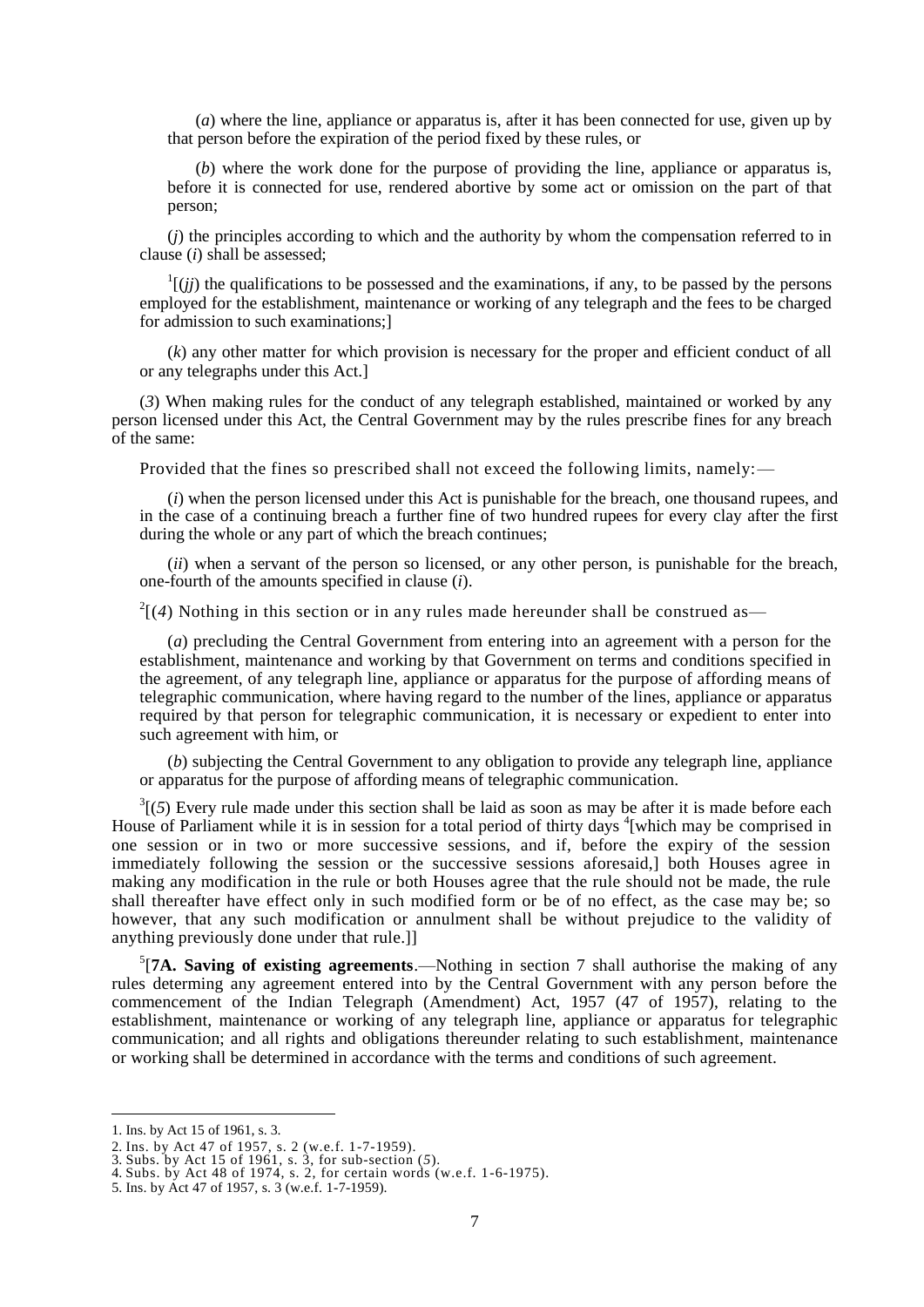**7B. Arbitration of disputes**.—(*1*) Except as otherwise expressly provided in this Act, if any dispute concerning any telegraph line, appliance or apparatus arises between the telegraph authority and the person for whose benefit the line, appliance or apparatus is, or has been, provided, the dispute shall be determined by arbitration and shall, for the purposes of such determination, be referred to an arbitrator appointed by the Central Government either specially for the determination of that dispute or generally for the determination of disputes under this section.

(*2*) The award of the arbitrator appointed under sub-section (*1*) shall be conclusive between the parties to the dispute and shall not be questioned in any court.]

**8. Revocation of licenses**.—The Central Government may, at any time, revoke any license granted under section 4, on the breach of any of the conditions therein contained, or in default of payment of any consideration payable thereunder.

**9. Government not responsible for loss or damage.**—The <sup>1</sup>[Government] shall not be responsible for any loss or damage which may occur in consequence of any telegraph officer failing in his duty with respect to the receipt, transmission or delivery of any message; and no such officer shall be responsible for any such loss or damage, unless he causes the same negligently, maliciously or fraudulently.

# $2$ [PART IIA

### UNIVERSAL SERVICE OBLIGATION FUND

**9A. Establishment of Universal Service Obligation Fund**.—(*1*) On and from the commencement of the Indian Telegraph (Amendment) Act, 2003 (8 of 2004), there shall be established, for the purposes of this Act, a Fund to be called the "Universal Service Obligation Fund".

(*2*) The Fund shall be under the control of the Central Government and t here shall be credited thereto—

(*a*) any sums of money paid under section 9B;

1

(*b*) any grants and loans made by the Central Government under section 9C.

(*3*) The balance to the credit of the Fund shall not lapse at the end of the financial year.

**9B. Crediting of sum to Consolidated Fund of India**.—The sums of money received towards the Universal Service Obligation under section 4 shall first be credited to the Consolidated Fund of India, and the Central Government may, if Parliament by appropriation made by law in this behalf so provides, credit such proceeds to the Fund from time to time for being utilised exclusively for meeting the Universal Service Obligation.

**9C. Grants and loans by the Central Government**.—The Central Government may, after due appropriation made by Parliament by law in this behalf, credit by way of grants and loans such sums of money as that Government may consider necessary in the Fund.

**9D. Administration and utilisation of Fund.**—(*1*) The Central Government shall have the power to administer the Fund in such manner as may be prescribed by rules made under this Act.

(*2*) The Fund shall be utilised exclusively for meeting the Universal Service Obligation.

(*3*) The Central Government shall be responsible for the co-ordination and ensuring timely utilisation and release of sums in accordance with the criteria as may be prescribed by rules made under this Act.]

## PART III

### POWER TO PLACE TELEGRAPH LINES AND POSTS

**10. Power for telegraph authority to place and maintain telegraph lines and posts**.—The telegraph authority may, from time to time, place and maintain a telegraph line under, over, along or across, and posts in or upon, any immovable property:

<sup>1.</sup> Subs. by the A.O. 1950, for "Crown" which had been subs. by the A.O. 1937, for "Secretary of State for India in Council". 2. Ins. by Act 8 of 2004, s. 5 (w.e.f. 1-4-2002).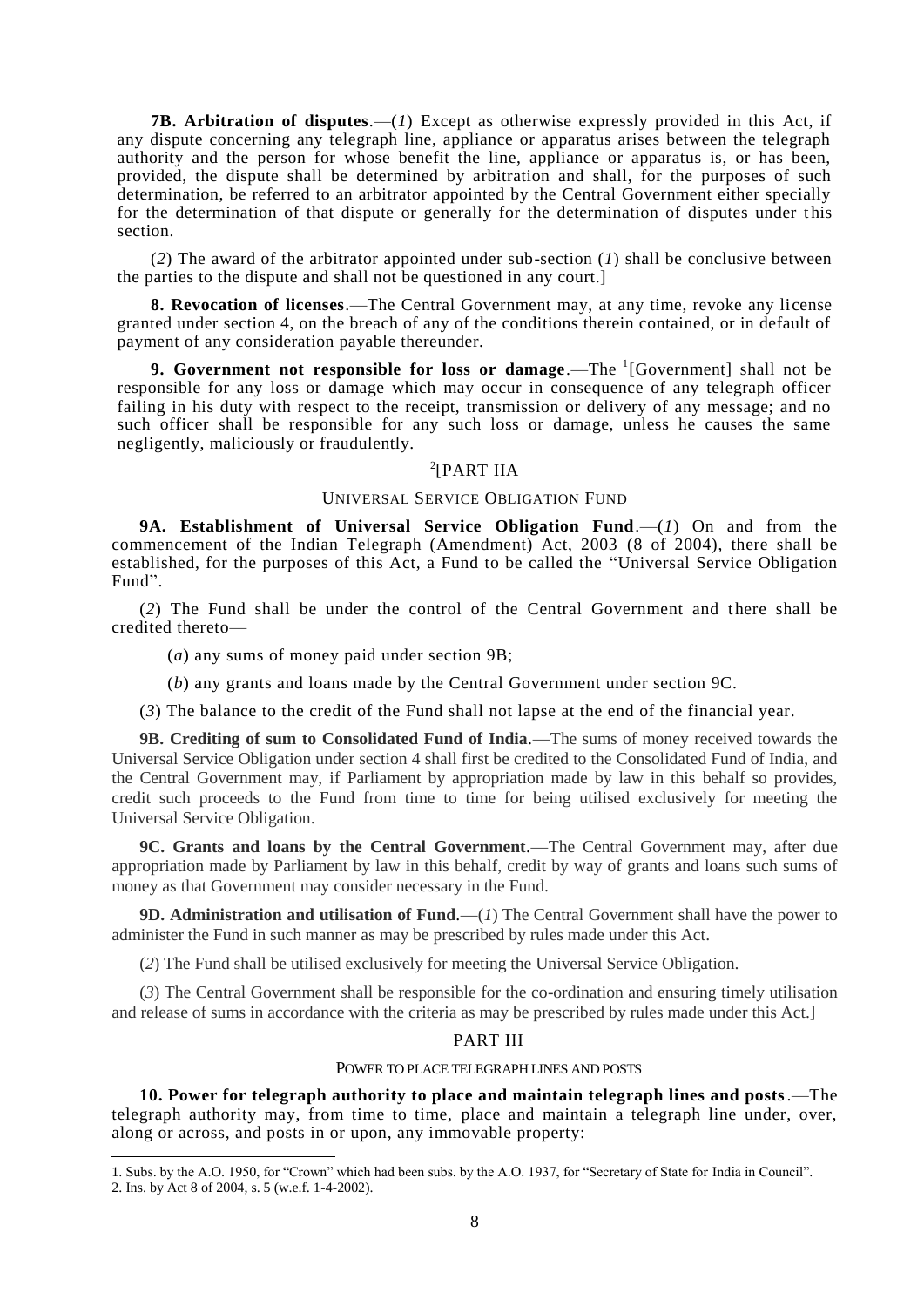Provided that—

(*a*) the telegraph authority shall not exorcise the powers conferred by this section except for the purposes of a telegraph establish Ector maintained by the <sup>1</sup>[Central Government], or to be so established or maintained;

(b) the  $\frac{1}{2}$  [Central Government] shall not acquire any right other than that of user only in the property under, over, along, across, in or upon which the telegraph authority places any telegraph line or post;

(*c*) except as hereinafter provided, the telegraph authority shall not exercise those powers in respect of any property vested in or under the control or management of any local authority, without the permission of that authority; and

(*d*) in the exercise of the powers conferred by this section, the telegraph authority shall do as little damage as possible, and, when it has exercised those powers in respect of any property other than that referred to in clause (*c*), shall pay full compensation to all persons interested for any damage sustained by them by reason of the exercise of those powers.

**11. Power to enter on property in order to repair or remove telegraph lines or posts.—** The telegraph authority may, at any time, for the purpose of examining, repairing, altering or removing any telegraph line or post, enter on the property under, over, along, across, in or upon which the line or post has been placed.

#### *Provisions applicable to property vested in or under the control or management of local authorities*

**12. Power for local authority to give permission under section 10, clause (***c***), subject to**  conditions.—Any permission given by a local authority under section 10, clause  $(c)$ , may be given subject to such reasonable conditions as that authority thinks fit to impose, as to the payment of any expenses to which the authority will necessarily be put in consequence of the exercise of the powers conferred by that section, or as to the time or mode of execution of any work, or as to any other thing connected with or relative to any work undertaken by the telegraph authority under those powers.

**13. Power for local authority to require removal or alteration of telegraph line or post.—When,** under the foregoing provisions of this Act, a telegraph line or post has been placed by the telegraph authority under, over, along, across, in or upon any property vested in or under the control or management of a local authority, and the local authority, having regard to circumstances which have arisen since the telegraph line or post was so placed, considers it expedient that it should be removed or that its position should be altered, the local authority may require the telegraph authority to remove it or alter its position, as the case may be.

**14. Power to alter position of gas or water pipes or drains.—**The telegraph authority may, for the purpose of exercising the powers conferred upon it by this Act in respect of any property vested in or under the control or management of a local authority, alter the position thereunder of any pipe (not being a main) for the supply of gas or water, or of any drain (not being a main drain):

### Provided that—

(*a*) when the telegraph authority desires to alter the position of any such pipe or drain it shall give reasonable notice of its intention to do so, specifying the time at which it will begin to do so, to the local authority, and, when the pipe or drain is not under the control of the local authority, to the person under whose control the pipe or drain is;

(*b*) a local authority or person receiving notice under clause (*a*) may send a person to superintend the work, and the telegraph authority shall execute the work to the reasonable satisfaction of the person so sent.

**15. Disputes between telegraph authority and local authority**.—(*1*) If any dispute arises between the telegraph authority and a local authority in consequence of the local authority refusing the permission referred to in section 10, clause (*c*), or prescribing any condition under

<sup>1</sup>. Subs. by the A.O. 1937, for "Govt.".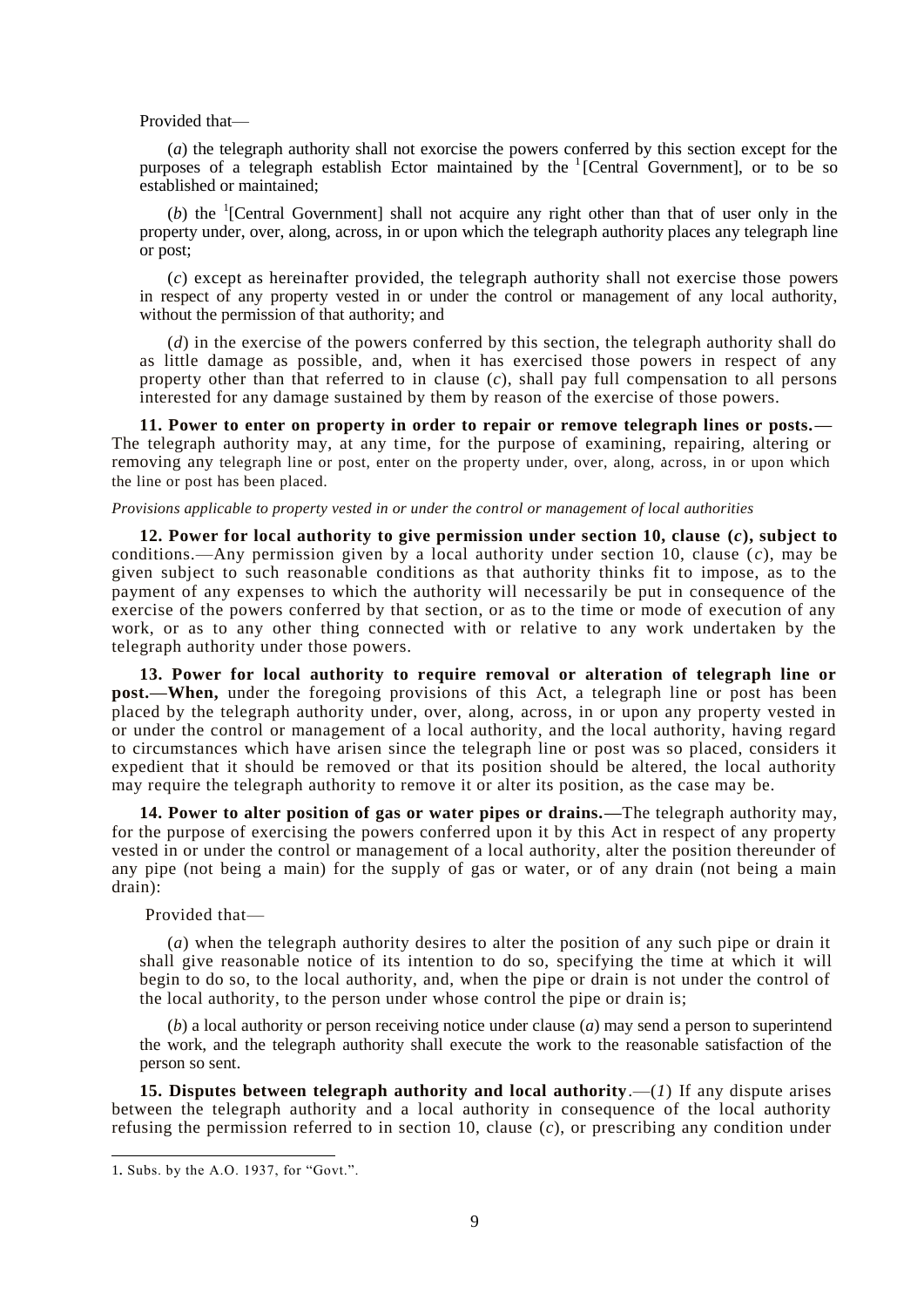section 12, or in consequence of the telegraph authority omitting to comply with a requisition made under section 13, or otherwise in respect of the exercise of the powers conferred by this Act, it shall be determined by such officer as the  ${}^{1}$ [Central Government] may appoint either generally or specially in this behalf.

(*2*) An appeal from the determination of the officer so appointed shall lie to the '[Central Government]; and the order of the  ${}^{1}$ [Central Government] shall be final.

### *Provisions applicable to other property*

**16. Exercise of powers conferred by section 10, and disputes as to compensation, in case of property other than that of a local authority.—**(*1*) If the exercise of the powers mentioned in section 10 in respect of property referred to in clause (*d*) of that section is resisted or obstructed, the District Magistrate may, in his discretion, order that the telegraph authority shall be permitted to exercise them.

(*2*) If, after the making of an order under sub-section (*1*), any person resists the exercise of those powers, or, having control over the property, does not give all facilities for their being exercised, he shall be deemed to have committed an offence under section 188 of the Indian Penal Code (45 of 1860).

(*3*) If any dispute arises concerning the sufficiency of the compensation to be paid under section 10, clause (*d*), it shall, on application for that purpose by either of the disputing parties to the District Judge within whose jurisdiction the property is situate, be determined by him.

(4) If any dispute arises as to the persons entitled to receive compensation, or as to the proportions in which the persons interested arc entitled to share in it, the telegraph authority may pay into the Court of the District Judge such amount as he deems sufficient or, where all the disputing parties have in writing admitted the amount tendered to be sufficient or the amount has been determined under sub-section (*3*), that amount; and the District Judge, after giving notice to the parties and hearing such of them as desire to be heard, shall determine the persons entitled to receive the compensation or, as the case may be, the proportions in which the persons interested are entitled to share in it.

(*5*) Every determination of a dispute by a District Judge under sub-section (*3*) or sub-section (*4*) shall be final:

Provided that nothing in this sub-section shall affect the right of any person to recover by suit the whole or any part of any compensation paid by the telegraph authority, from the person who has received the same.

**17. Removal or alteration of telegraph line or post on property other than that of a local authority.—**(*1*) When, under the foregoing provisions of this Act, a telegraph line or post has been placed by the telegraph authority under, over, along, across, in or upon any property, not being property vested in or under the control or management of a local authority, and any person entitled to do so desires to deal with that property in such a manner as to render it necessary or convenient that the telegraph line or post should be removed to another part thereof or to a higher or lower level or altered in form, he may require the telegraph authority to remove or alter the line or post accordingly:

Provided that, if compensation has been paid under section 10, clause (*d*), he shall, when making the requisition, tender to the telegraph authority the amount requisite to defray the expense of the removal or alteration, or half of the amount paid as compensation, whichever may be the smaller sum**.**

(*2*) If the telegraph authority omits to comply with the requisition, the person making it may apply to the District Magistrate within whose jurisdiction the property is situate to order the removal or alteration.

<sup>1.</sup> Subs. by the A.O. 1937, for "L.G.".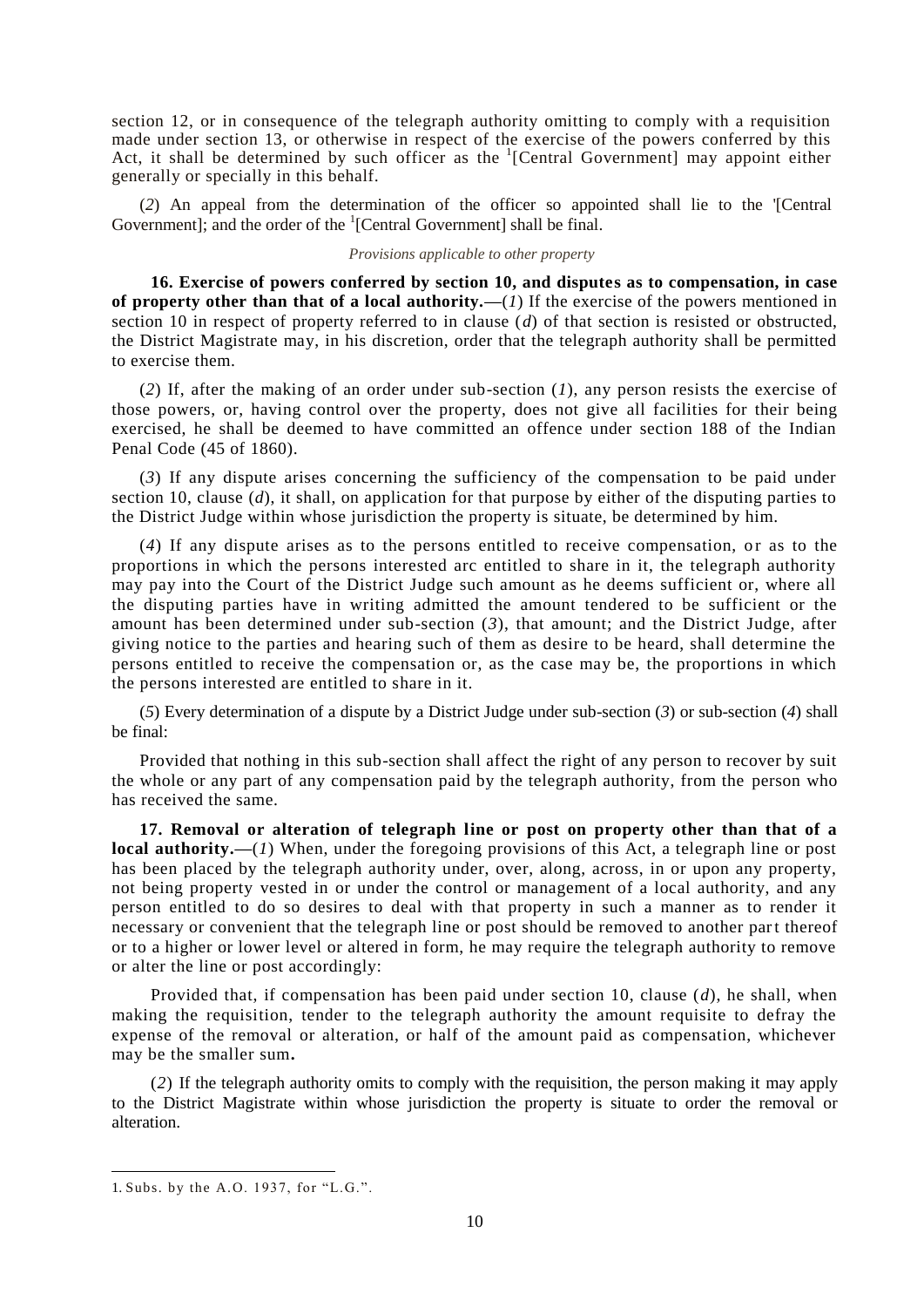(*3*) A District Magistrate receiving an application under sub-section (*2*) may, in his discretion, reject the same or make an order, absolutely or subject to conditions, for the removal of the telegraph line or post to any other part of the property or to a higher or lower level or for the alteration of its form; and the order so made shall be final.

*Provisions applicable to all property*

18. Removal of trees interrupting telegraphic communication.—(*1*) If any trees standing or lying near a telegraph line interrupts, or is likely to interrupt, telegraphic communication, a Magistrate of the first or second class may, on the application of the telegraph authority, cause the tree to be removed or dealt with in such other way as he deems fit.

(*2*) When disposing of an application under sub-section (*1*), the Magistrate shall, in the case of any tree in existence before the telegraph line was placed, award to the persons interested in the tree such compensation as he thinks reasonable, and the award shall be final.

**19. Telegraph lines and posts placed before the passing of this Act**.—Every telegraph line or post placed before the passing of this Act under, over, along, across, in or upon any property, for the purposes of a telegraph established or maintained by the <sup>1</sup>[Central Government], shall be deemed to have been placed in exercise of the powers conferred by, and after observance of all the requirements of, this Act.

2 [**19A. Person exercising legal right likely to damage telegraph or interfere with telegraphic communication to give notice**.—(*1*) Any person desiring to deal in the legal exercise of a right with any property in such a manner as is likely to cause damage to a telegraph line or post which has been duly placed in accordance with the provisions of this Act, or to interrupt or interfere with telegraphic communication, shall give not less than one month's notice in writing of the intended exercise of such right to the telegraph authority, or to any telegraph officer whom the telegraph authority may empower in this behalf.

(*2*) If any such person without having complied with the provisions of sub-section (*1*) deals with any property in such a manner as is likely to cause damage to any telegraph line or post, or to interrupt or interfere with telegraphic communication, a Magistrate of the first or second class may, on the application of the telegraph authority, order such person to abstain from dealing with such property in such manner for a period not exceeding one month from the date of his order and forthwith to take such action with regard to such property as may be in the opinion of the Magistrate necessary to remedy or prevent such damage, interruption or interference during such period.

(*3*) A person dealing with any property in the manner referred to in sub-section (*1*) with the *bona fide* intention of averting imminent danger of personal injury to himself or any other human being shall be deemed to have complied with the provisions of the said sub-section if he gives such notice of the intended exercise of the right as is in the circumstances possible, or where no such previous notice can be given without incurring the imminent danger referred to above, if he forthwith gives notice of the actual exercise of such right to the authority or Officer specified in the said sub-section.

**19. Power to confer upon licensee powers of telegraph authority under this Part.**—The Central Government may, by notification in the Official Gazette, confer upon any licensee under section 4, in respect of the extent of his license and subject to any conditions and restrictions which the <sup>1</sup>[Central Government] may think fit to impose and to the provisions of this Part, all or airy of the powers which the telegraph authority possesses under this Part with regard to a telegraph established or maintained by the Government or to be so established or maintained:

Provided that the notice prescribed in section 19A shall always be given to the telegraph authority or officer empowered to receive notice under section 19A (*1*).]

<sup>1.</sup> Subs. by the A.O. 1937, for "Govt."

<sup>2.</sup> Ins. by Act 7 of 1914, s. 5.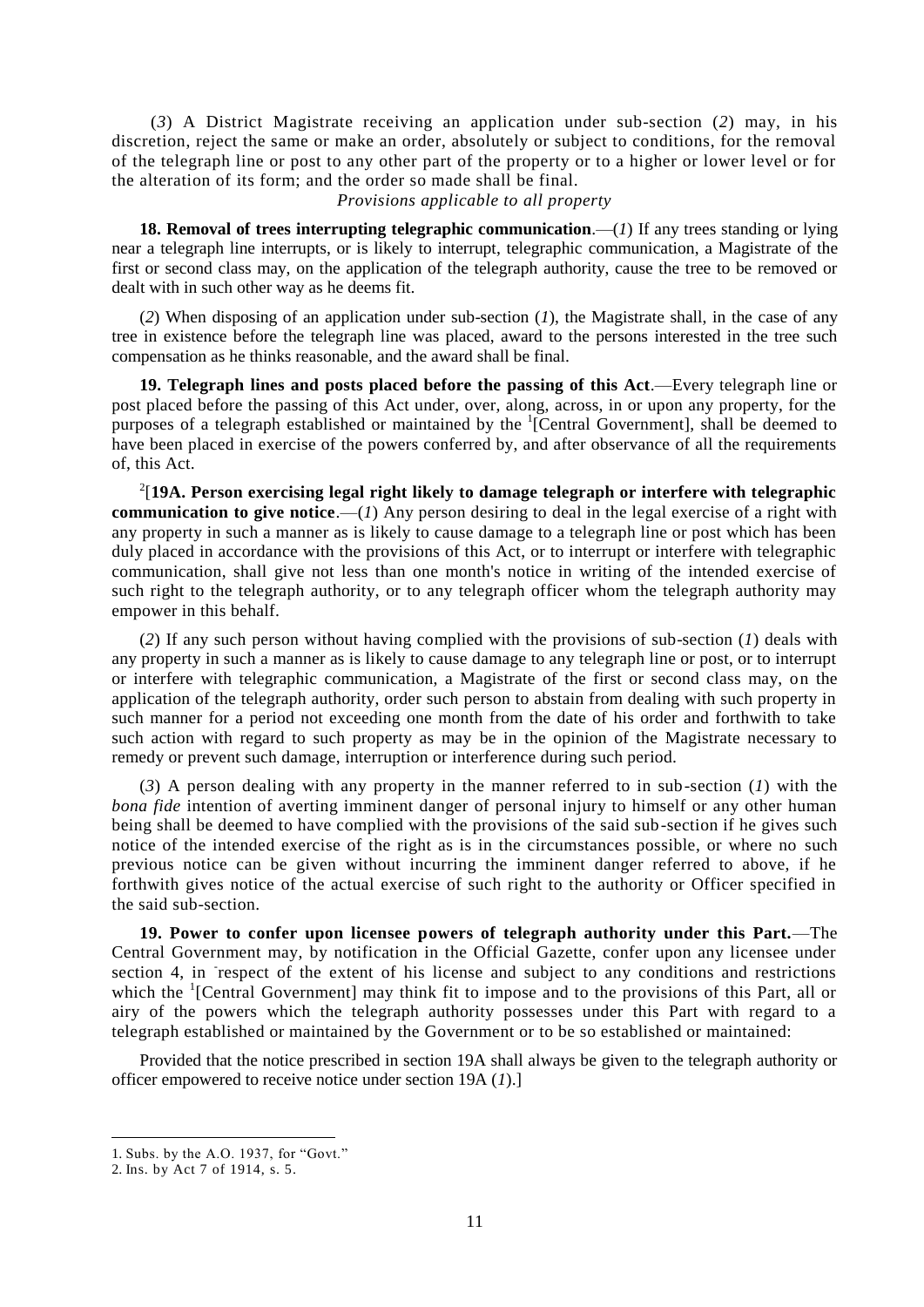#### **PARTIV**

### PENALTIES

<sup>1</sup>[20. Establishing, maintaining or working unauthorised telegraph.— $(I)$  If any person establishes, maintains or works a telegraph within  $2$ [India] in contravention of the provisions of section 4 or otherwise tlian as permitted by rules made under that section, he shall be punished, if the telegraph is a wireless telegraph, with imprisonment which may extend to three years, or with fine, or with both, and, in any other case, with a fine which may extend to one thousand rupees.

(*2*) Notwithstanding anything contained in the Code of Criminal Procedure, 1898 (5 of 1898), offences under this section in respect of a wireless telegraph shall, for the purposes of the said Code, be bailable and non-cognizable.

(*3*) When any person is convicted of an offence punishable under this section, the Court before which he is convicted may direct that the telegraph in respect of which the offence has been committed, or any part of such telegraph, be forfeited to Government.]

3 [**20A. Breach of condition of license**.—If the holder of a license granted under section 4 contravenes any condition contained in his license, he shall be punished with fine which may extend to one thousand rupees, and with a further fine which may extend to five hundred rupees for every week during which the breach of the condition continues.]

**21. Using unauthorised telegraphs**.—If any person, knowing or having, reason to believe that a telegraph has been established or is maintained or worked, in contravention of this Act, transmits or receives any message by such telegraph, or performs any service incidental thereto, or delivers any message for transmission by such telegraph or accepts delivery of any message sent thereby, he shall be punished with fine which may extend to fifty rupees.

**22. Opposing establishment of telegraphs on railway land.—**If a Railway Company, or an officer of a Railway Company, neglects or refuses to comply with the provisions of section 6, it or he shall be punished with fine which may extend to one thousand rupees for everyday during which the neglect or refusal continues.

**23. Instruction into signal-room, trespass in telegraph office or obstruction**.—If any person—

(*a*) without permission of competent authority, enters the signal-room of a telegraph office of the Government, or of a person licensed under this Act, or

(*b*) enters a fenced enclosure round such a telegraph office in contravention of any rule or notice not to do so, or

(*c*) refuses to quit such room or enclosure on being requested to do so by any officer or servant employed therein, or

(*d*) wilfully obstructs or impedes any such officer or servant in the performance of his

duty,

-

he shall be punished with fine which may extend to five hundred rupees.

**24. Unlawfully attempting to learn contents of messages.**—If any person does any of the acts mentioned in section 23 with the intention of unlawfully learning the contents of any message, or of committing any offence punishable under this Act, he may (in addition to the fine with which he is punishable under section 23) be punished with imprisonment for a term which may extend to one year.

**25. Intentionally damaging or tampering with telegraphs.—**If any person intending—

(*a*) to prevent or obstruct the transmission or delivery of any message, or

<sup>1.</sup> Subs. by Act 7 of 1914, s. 6, for section 20.

<sup>2.</sup> Subs. by Act 45 of 1948, s. 3, for "the Provinces".

<sup>3.</sup> Ins. by Act 7 of 1914, s. 7.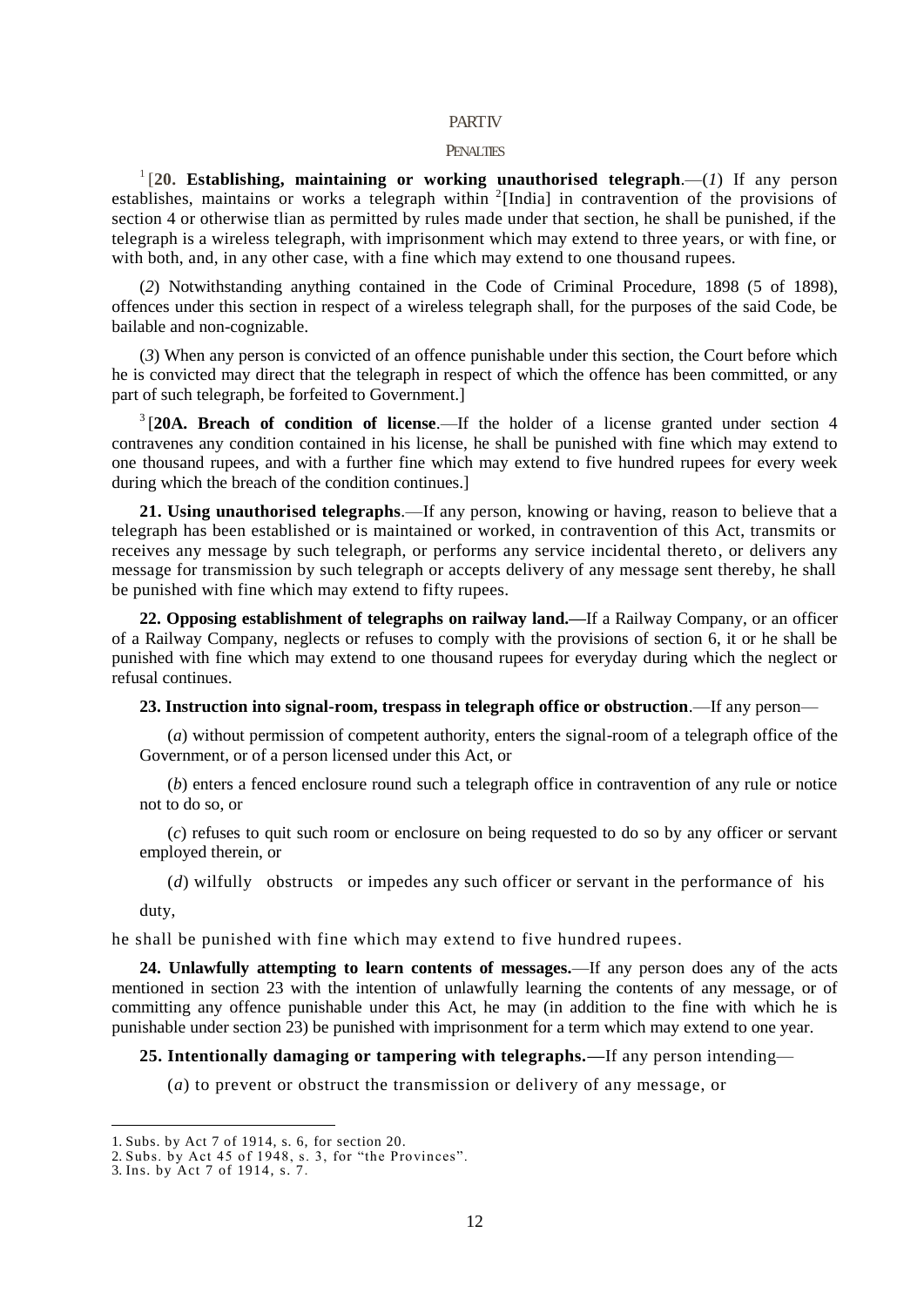(*b*) to intercept or to acquaint himself with the contents of any message , or

(*c*) to commit mischief,

damages, removes, tampers with or touches any battery, machinery, telegraph line, post or other thing whatever, being part of or used in or about any telegraph or in the working thereof,

he shall be punished with imprisonment for a term which may extend to three years, or with fine, or with both.

<sup>1</sup>[25A. Injury to or interference with a telegraph line or post.—If, in any case not provided for by section 25, any person deals with any property and thereby wilfully or negligently damages any telegraph line or post duly placed on such property in accordance with the provisions of this Act, he shall be liable to pay the telegraph authority such expenses (if any) as may be incurred in making good such damage, and shall also, if the telegraphic communication is by reason of the damage so caused interrupted, be punishable with a fine which may extend to one thousand rupees:

Provided that the provisions of this section shall not apply where such damage or interruption is caused by a person dealing with any property in the legal exercise of a right if he has complied with the provisions of section 19A (*1*).]

**26. Telegraph officer or other official making away with or altering, or unlawfully intercepting or disclosing messages, or divulging purport of signals.—**If any telegraph officer, or any person, not being a telegraph officer but having official duties connected with any office which is used as a telegraph office,—

(*a*) wilfully secretes makes away with or alters any message which he has received for transmission or delivery, or

(*b*) wilfully, and otherwise than in obedience to an order of the Central Government or of a State Government, or of an officer specially authorized  $2$ [by the Central or a State Government] to make the order, omits to transmit, or intercepts or detains, any message or any part thereof, or otherwise than in pursuance of his official duty or in obedience to the direction of a competent Court, discloses the contents or any part of the contents of any message, to any person not entitled to receive the same, or

(*c*) divulges the purport of any telegraphic signal to any person not entitled to become acquainted with the same,

he shall be punished with imprisonment for a term which may extend to three years, or with fine, or with both.

**27. Telegraph officer fraudulently sending messages without payment.—**If any telegraph officer transmits by telegraph any message on which the charge prescribed by the  $3$ <sup>[Central]</sup> Government], or by a person licensed under this Act, as the case may be, has not been paid, intending thereby to defraud the  $3$ <sup>[</sup>Central Government] or that person, he shall be punished with imprisonment for a term which may extend to three years, or with fine, or with both.

**28. Misconduct.—**If any telegraph officer, or any person not being a telegraph officer but having official duties connected with any office which is used as a telegraph office, is guilty of any act of drunkenness, carelessness or other misconduct whereby the correct transmission or the delivery of any message is impeded or delayed, or if any telegraph officer loiters or delays in the transmission or delivery of any message, he shall be punished with imprisonment for a term which may extend to three months, or with fine which may extend to one hundred rupees, or with both.

**29.** [*Sending fabricated message.*] *Rep. by the Indian Telegraph (Amendment) Act,* 1971 (33 *of* 1971), *s.* 4.

<sup>1.</sup> Ins. by Act 7 of 1914, s. 8.

<sup>2.</sup> Subs. by the A.O. 1937, for "by the G.O. in C."

<sup>3.</sup> Subs. by the A.O. 1937, for "Govt."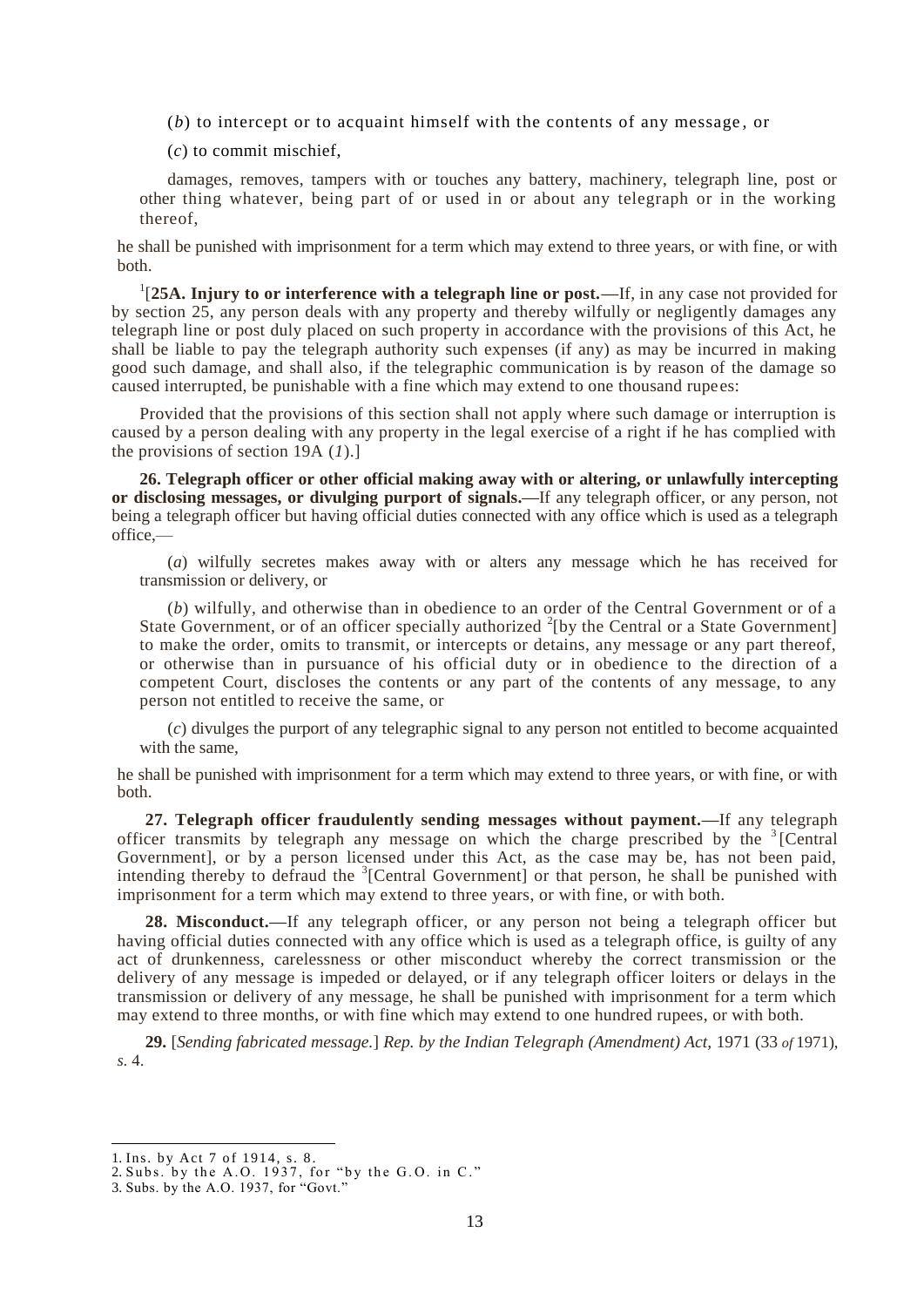<sup>1</sup>[29A. Penalty.—If any person, without due authority,—

(*a*) makes or issues any document of a nature reasonably calculated to cause it to be believed that the document has been issued by, or under the authority of, the Director-General of <sup>2</sup>[Posts and Telegraphs], or

(*b*) makes on any document any mark in imitation of, or similar to, or purporting to be, any stamp or mark of any telegraph office under the Director-General of <sup>1</sup>[Posts and Telegraphs], or a mark of a nature reasonably calculated to cause it to be believed that the document so marked has been issued by, or under the authority of, the Director-General of <sup>1</sup>[Posts and Telegraphs],

he shall be punished with fine which may extend to fifty rupees.]

**30. Retaining a message delivered by mistake.—If any person fraudulently retains, or**  wilfully secretes, makes away with or detains a message which ought to have been delivered to some other person, or, being required by a telegraph officer to deliver up any such message, neglects or refuses to do so, he shall be punished with imprisonment for a term which may extend to two years, or with fine, or with both.

**31. Bribery.—**A telegraph officer shall be deemed a public servant within the meaning of sections 161, 162, 163, 164 and 165 of the Indian Penal Code (45 of 1860); and in the definition of "legal remuneration" contained in the said section 161, the word "Government" shall, for the purposes of this Act, be deemed to include a person licensed under this Act.

**32**. **Attempts to commit offences.—**Whoever attempts to commit any offence punishable under this Act shall be punished with the punishment herein provided for the offence.

#### PART V

#### SUPPLEMENTAL PROVISION

**33. Power to employ additional police in places where mischief to telegraphs is repeatedly committed.**—(*1*) Whenever it appears to the State Government that any act causing or likely to cause wrongful damage to any telegraph is repeatedly and maliciously committed in any place, and that the employment of an additional police -force in that place is thereby rendered necessary, the State Government may send such additional police -force as it thinks fit to the place, and employ the same therein so long as, in the opinion of that Government, the necessity of doing so continues.

(*2*) The inhabitants of the place shall be charged with the cost of the additional police -force, and the District Magistrate shall, subject to the orders of the State Government, assess the proportion in which the cost shall be paid by the inhabitants according to his judgment of their respective means.

(*3***)** All moneys payable under sub-section (*2*) shall be recoverable either under the warrant of a Magistrate by distress and sale of the moveable property of the defaulter within the local limits of his jurisdiction, or by suit in any competent Court.

(*4*) The State Government may, by order in writing, define the limits of any place for the purposes of this section.

<sup>3</sup>[34. Application of Act to Presidency-towns.—(*1*) This Act, in its application to the Presidency-towns, shall be read as if for the words "District Magistrate" in section 16, subsection (*1*), and section 17, sub-sections (*2*) and (*3*), for the words "Magistrate of the first or second class" in section 18, sub-section  $(1)$ ,  $(1)$  and section 19A, sub-section  $(2)$ ] and for the word "Magistrate" in section 18, sub-section (*2*), there had been enacted the words "Commissioner of Police", and for the words "District Judge" in section 16, sub-sections (*3*), (*4*) and (*5*), the words "Chief Judge of the Court of Small Causes".

<sup>1.</sup> Ins. by Act 7 of 1914, s. 9.

<sup>2.</sup> Subs. by Act 14 of 1914, s. 2, for "Telegraphs".

<sup>3.</sup> Ins. by Act 11 of 1988, s. 1.

<sup>4.</sup> Ins. by Act 7 of 1914, s. 10.